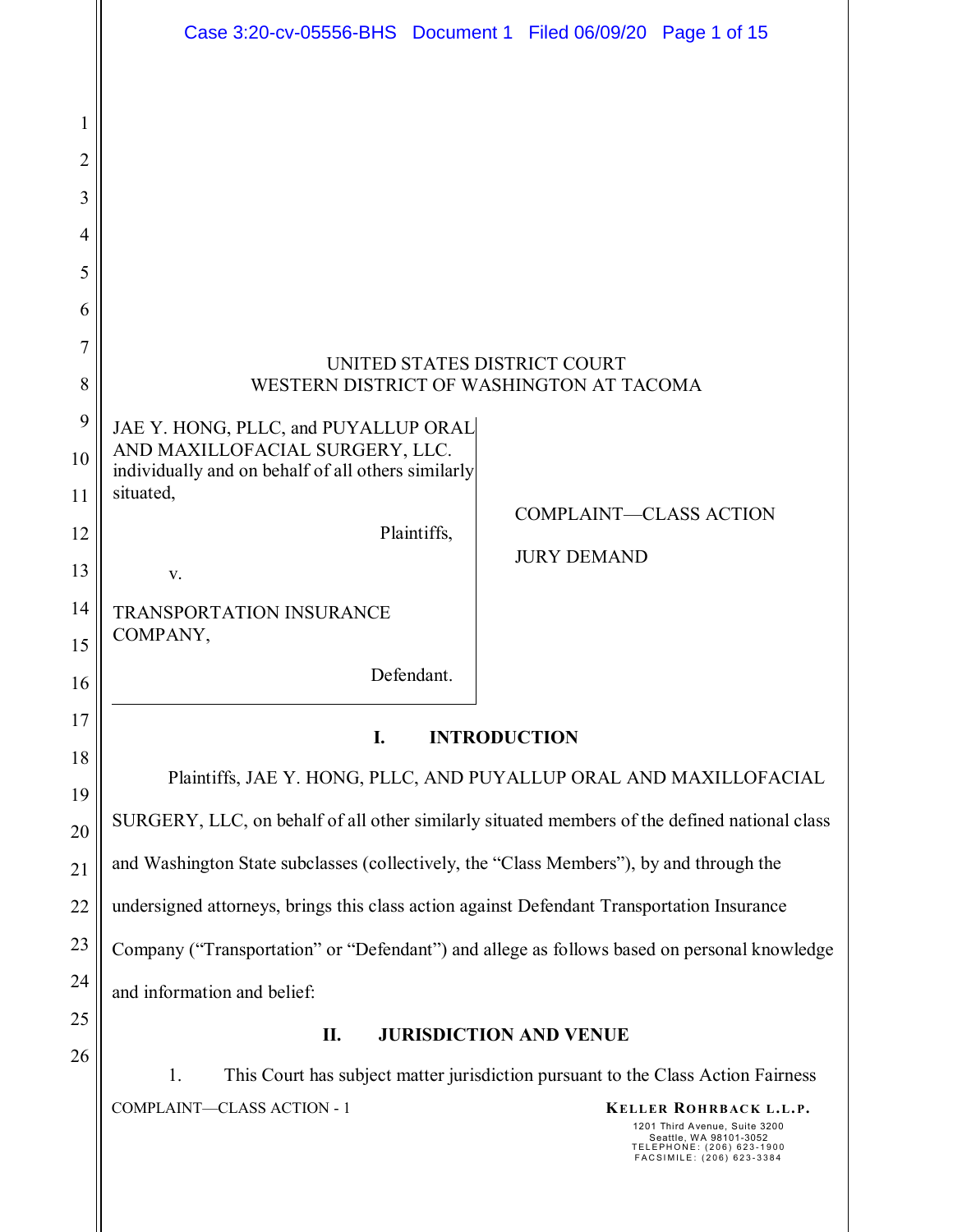Act of 2005, 28 U.S.C. § 1332(d), because at least one Class member is of diverse citizenship from Defendant, there are 100 or more Class members nationwide, and the aggregate amount in controversy exceeds \$5,000,000. The Court has supplemental jurisdiction over Plaintiffs' state law claims under 28 U.S.C. § 1367.

2. This Court has personal jurisdiction over Defendant because Defendant is registered to do business in Washington, has sufficient minimum contacts in Washington, and otherwise intentionally avails itself of the markets within Washington through its business activities, such that the exercise of jurisdiction by this Court is proper. Moreover, the claims of Plaintiffs and all of the Washington subclass members in this case arise out of and directly relate to Defendant's contacts with Washington.

3. Venue is proper in this District pursuant to 28 U.S.C. § 1391(b)(3) because the Court has personal jurisdiction over Defendant, a substantial portion of the alleged wrongdoing occurred in this District and the state of Washington, and Defendant has sufficient contacts with this District and the state of Washington.

4. Venue is proper in the Western District of Washington pursuant to 28 U.S.C. § 1391(b)(2) because a substantial part of the events or omissions giving rise to the claims at issue in this Complaint arose in this District. Plaintiffs' business is located in Puyallup, Pierce County. This action is therefore appropriately filed in the Tacoma Division because a substantial portion of the events giving rise to this lawsuit arose in Pierce County.

#### **III. PARTIES**

5. Plaintiffs, Jae Y. Hong, PLLC, and Puyallup Oral and Maxillofacial Surgery, LLC, own and operate an oral and maxillofacial surgical dental business located at  $4202 \, 10^{th}$ Street SE, Puyallup, Washington 98374.

COMPLAINT—CLASS ACTION - 2 **KELLER ROHRBACK L.L.P.**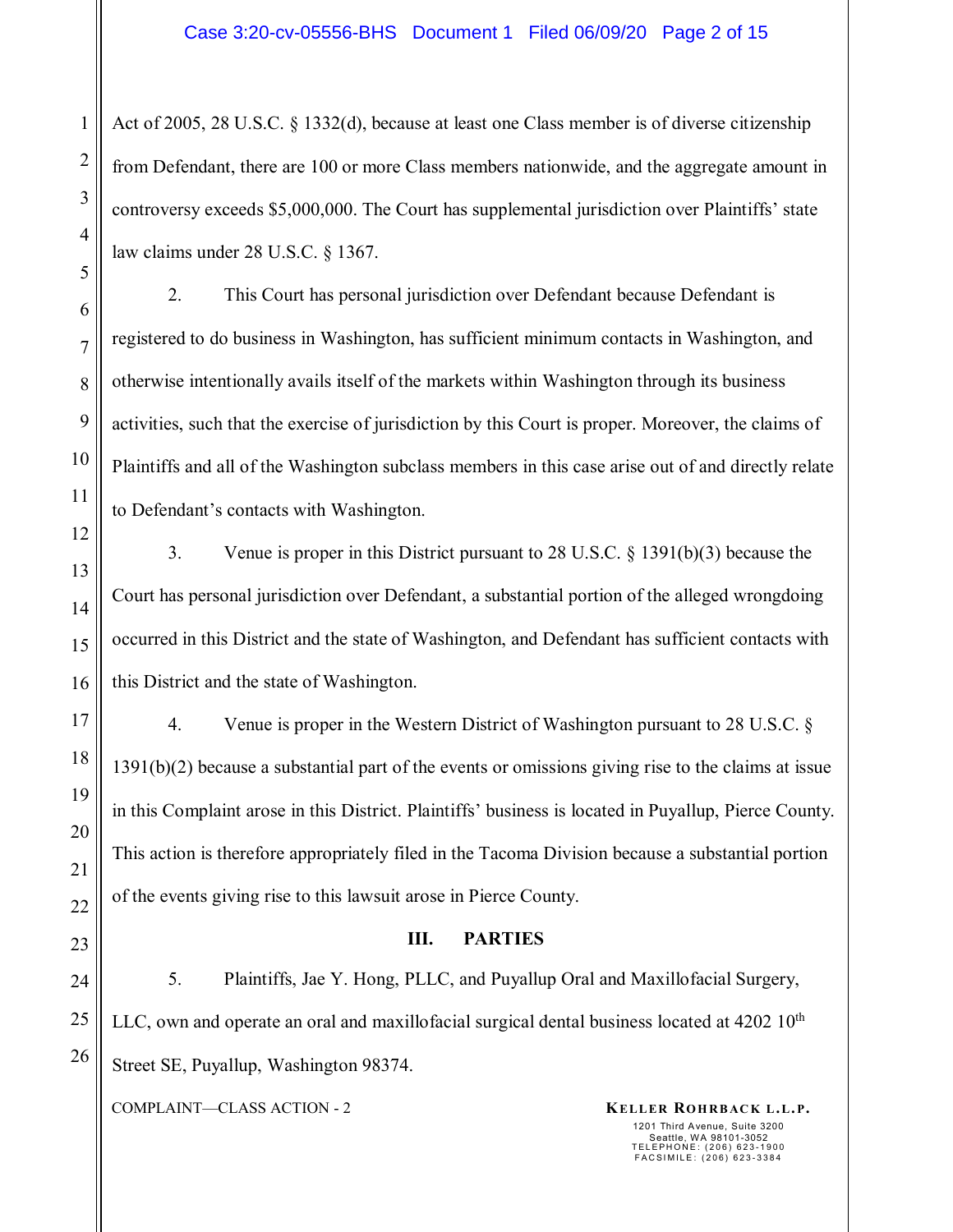Case 3:20-cv-05556-BHS Document 1 Filed 06/09/20 Page 3 of 15

6. Defendant Transportation Insurance Company is an insurance carrier duly organized and existing under the laws the State of Illinois, with a principal place of business located at 151 N. Franklin, Chicago, Illinois 60606.

7. Defendant Transportation is authorized to write, sell, and issue business insurance policies in all 50 states. Defendant conducts business within Washington and these states by selling and issuing business insurance policies to policyholders, including Plaintiffs.

#### **IV. NATURE OF THE CASE**

8. This lawsuit is filed to ensure that Plaintiffs and other similarly-situated policyholders receive the insurance benefits to which they are entitled and for which they paid.

9. Defendant Transportation issued one or more insurance policies to Plaintiffs, including Commercial Property Coverage, with a Businessowners Special Property Coverage Form and related endorsements, insuring Plaintiffs' property and business practice and other coverages, with effective dates of December 31, 2019 to December 31, 2020.

10. Plaintiffs' business property includes property owned and/or leased by Plaintiffs and used for general business purposes for the specific purpose of oral and maxillofacial surgical services and other related business activities.

11. Defendant Transportation promises to pay Plaintiffs for "direct physical loss of or damage to" to covered property.

12. The Policy includes coverage for risks of both damage to and loss of covered property.

13. Defendant Transportation's insurance policy issued to Plaintiffs includes Business Income Coverage, Extra Expense Coverage, Extended Business Income Coverage and Civil Authority Coverage.

COMPLAINT—CLASS ACTION - 3 **KELLER ROHRBACK L.L.P.**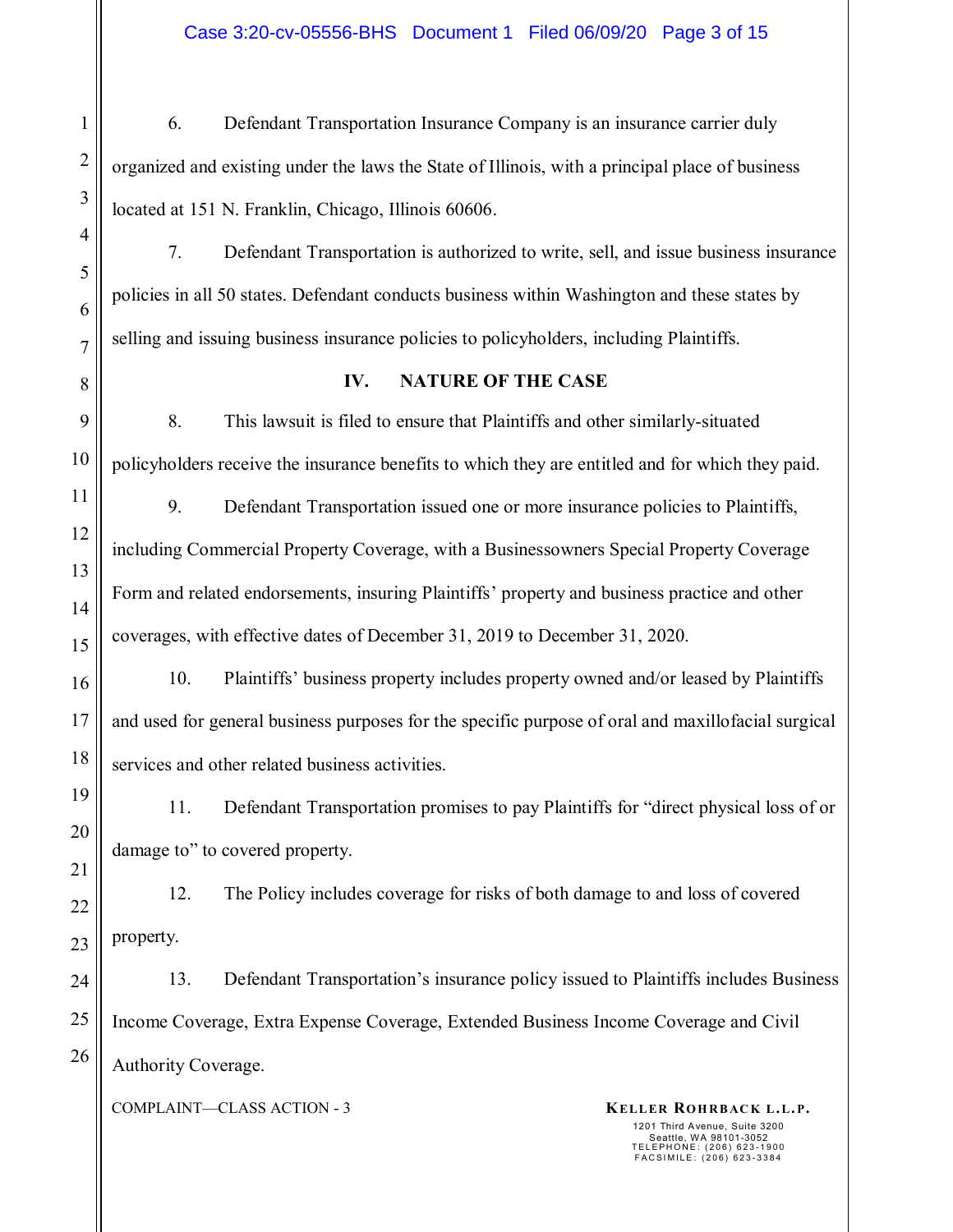|                     | Case 3:20-cv-05556-BHS  Document 1  Filed 06/09/20  Page 4 of 15                                                                                                          |  |  |  |  |  |  |  |  |
|---------------------|---------------------------------------------------------------------------------------------------------------------------------------------------------------------------|--|--|--|--|--|--|--|--|
| 1                   | Plaintiffs paid all premiums for the coverage when due.<br>14.                                                                                                            |  |  |  |  |  |  |  |  |
| $\overline{2}$      | 15.<br>On or about January 2020, the United States of America saw its first cases of                                                                                      |  |  |  |  |  |  |  |  |
| 3                   | persons infected by COVID-19, which has been designated a worldwide pandemic.                                                                                             |  |  |  |  |  |  |  |  |
| $\overline{4}$      | 16.<br>In light of this pandemic, on February 29, 2020, Washington Governor Jay Inslee                                                                                    |  |  |  |  |  |  |  |  |
| 5                   | issued Proclamation 20-5, declaring a State of Emergency for all counties in the state of                                                                                 |  |  |  |  |  |  |  |  |
| 6<br>$\overline{7}$ | Washington as the result of COVID-19.                                                                                                                                     |  |  |  |  |  |  |  |  |
| 8                   | 17.<br>Thereafter, Governor Inslee issued a series of certain proclamations and orders                                                                                    |  |  |  |  |  |  |  |  |
| 9                   | affecting many persons and businesses in Washington, whether infected with COVID-19 or not,                                                                               |  |  |  |  |  |  |  |  |
| 10                  | requiring certain public health precautions.                                                                                                                              |  |  |  |  |  |  |  |  |
| 11                  | 18.<br>On March 19, 2020, Governor Inslee issued Proclamation 20-24, "Restrictions on                                                                                     |  |  |  |  |  |  |  |  |
| 12                  | Non-Urgent Medical Procedures." The proclamation provides, in part:                                                                                                       |  |  |  |  |  |  |  |  |
| 13                  |                                                                                                                                                                           |  |  |  |  |  |  |  |  |
| 14                  | WHEREAS, the health care personal protective equipment supply chain in<br>Washington State has been severely disrupted by the significant increased use of                |  |  |  |  |  |  |  |  |
| 15                  | such equipment worldwide, such that there are now critical shortages of this<br>equipment for health care workers. To curtail the spread of the COVID-19                  |  |  |  |  |  |  |  |  |
| 16<br>17            | pandemic in Washington State and to protect our health care workers as they<br>provide health care services, it is necessary to immediately prohibit all hospitals,       |  |  |  |  |  |  |  |  |
| 18                  | ambulatory surgery centers, and dental, orthodontic, and endodontic offices in<br>Washington State from providing health care services, procedures and surgeries          |  |  |  |  |  |  |  |  |
| 19                  | that require personal protective equipment, which if delayed, are not anticipated<br>to cause harm to the patient within the next three months[.]                         |  |  |  |  |  |  |  |  |
| 20                  | By order of Governor Inslee, oral and maxillofacial surgical businesses, including<br>19.                                                                                 |  |  |  |  |  |  |  |  |
| 21                  | Plaintiffs', were prohibited from providing services but for urgent and emergency procedures.                                                                             |  |  |  |  |  |  |  |  |
| 22                  | 20.<br>No COVID-19 virus has been detected on Plaintiffs' business premises.                                                                                              |  |  |  |  |  |  |  |  |
| 23                  | Plaintiffs' property sustained direct physical loss and/or damage related to<br>21.                                                                                       |  |  |  |  |  |  |  |  |
| 24                  | COVID-19 and/or the proclamations and orders.                                                                                                                             |  |  |  |  |  |  |  |  |
| 25                  |                                                                                                                                                                           |  |  |  |  |  |  |  |  |
| 26                  | COMPLAINT-CLASS ACTION - 4<br>KELLER ROHRBACK L.L.P.<br>1201 Third Avenue, Suite 3200<br>Seattle, WA 98101-3052<br>TELEPHONE: (206) 623-1900<br>FACSIMILE: (206) 623-3384 |  |  |  |  |  |  |  |  |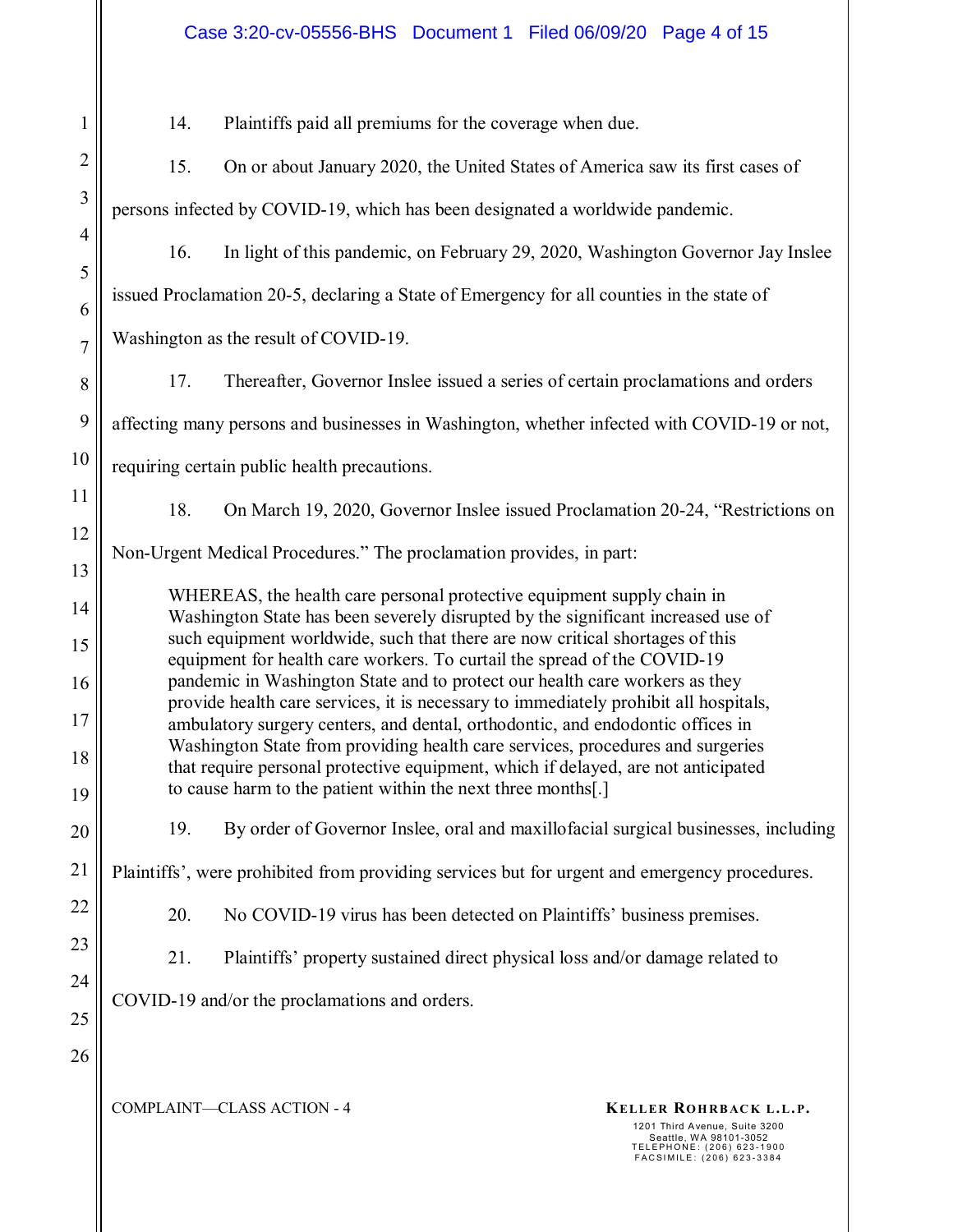Case 3:20-cv-05556-BHS Document 1 Filed 06/09/20 Page 5 of 15

22. Plaintiffs' property will continue to sustain direct physical loss or damage covered by the Transportation policy or policies, including but not limited to business interruption, extra expense, interruption by civil authority, and other expenses.

23. Plaintiffs' property cannot be used for its intended purposes.

24. As a result of the above, Plaintiffs have experienced and will experience loss covered by the Transportation policy or policies.

25. After Plaintiffs' business was shut down in March 2020, Plaintiffs sought coverage for their loss. By letter dated April 20, 2020, Transportation denied coverage for the loss.

26. Upon information and belief, Transportation has denied or will deny all similar claims for coverage.

### **V. CLASS ACTION ALLEGATIONS**

27. This matter is brought by Plaintiffs on behalf of itself and those similarly situated, under Federal Rules of Civil Procedure 23(b)(1), 23(b)(2), and 23(b)(3).

28. The Classes that Plaintiffs seeks to represent are defined at this time as:

A. *Business Income Breach of Contract Class:* All persons and entities in the United States issued a Transportation policy with Business Income Coverage who suffered a suspension of their business at the covered premises related to COVID-19 and/or orders issued by Governor Inslee, other Governors, and/or other civil authorities and whose Business Income claim has been denied by Transportation.

B. *Business Income Breach of Contract Washington Subclass:* All persons and entities in the State of Washington issued a Transportation policy with Business Income Coverage who suffered a suspension of their business at the covered premises

COMPLAINT—CLASS ACTION - 5 **KELLER ROHRBACK L.L.P.**

1

2

3

4

5

6

7

8

9

10

11

12

13

14

15

16

17

18

19

20

21

22

23

24

25

26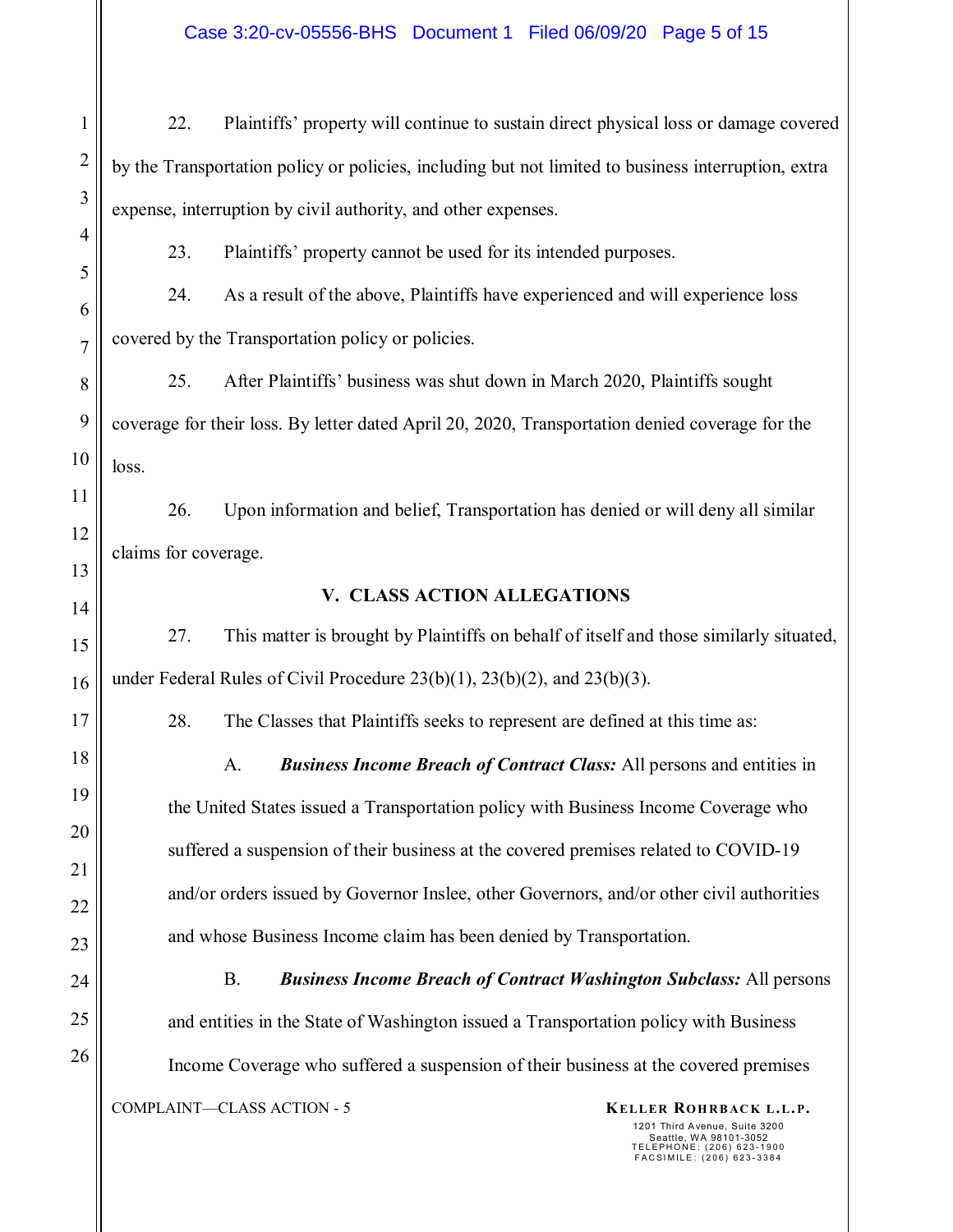related to COVID-19 and/or orders issued by Governor Inslee, and/or other civil authorities and whose Business Income claim has been denied by Transportation.

C. *Business Income Declaratory Relief Class:* All persons and entities in the United States issued a Transportation policy with Business Income Coverage who suffered a suspension of their business at the covered premises related to COVID-19 and/or orders issued by Governor Inslee, other Governors, and/or other civil authorities.

D. *Business Income Declaratory Relief Washington Subclass:* All persons and entities in the State of Washington issued a Transportation policy with Business Income Coverage who suffered a suspension of their business at the covered premises related to COVID-19 and/or orders issued by Governor Inslee, and/or other civil authorities.

E. *Extended Business Income Breach of Contract Class:* All persons and entities in the United States issued a Transportation policy with Extended Business Income Coverage who suffered a suspension of their business at the covered premises related to COVID-19 and/or orders issued by Governor Inslee, other Governors, and/or other civil authorities and whose Extended Business Income claim has been denied by Transportation.

F. *Extended Business Income Breach of Contract Washington Subclass:* All persons and entities in the State of Washington issued a Transportation policy with Extended Business Income Coverage who suffered a suspension of their business at the covered premises related to COVID-19 and/or orders issued by Governor Inslee, and/or other civil authorities and whose Extended Business Income claim has been denied by Transportation.

COMPLAINT—CLASS ACTION - 6 **KELLER ROHRBACK L.L.P.**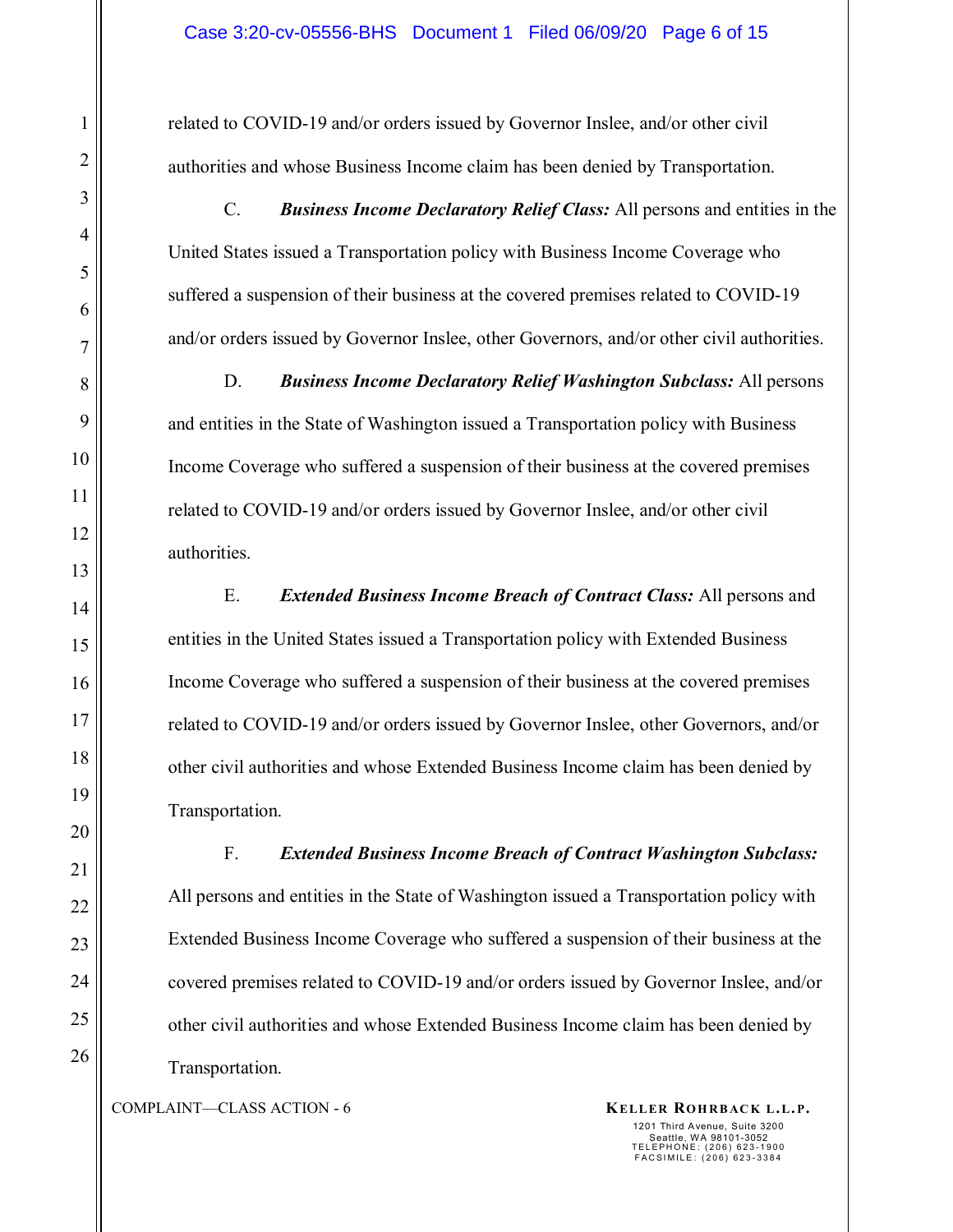G. *Extended Business Income Declaratory Relief Class:* All persons and entities in the United States issued a Transportation policy with Extended Business Income Coverage who suffered a suspension of their business at the covered premises related to COVID-19 and/or orders issued by Governor Inslee, other Governors, and/or other civil authorities.

H. *Extended Business Income Declaratory Relief Washington Subclass:* All persons and entities in the State of Washington issued a Transportation policy with Extended Business Income coverage who suffered a suspension of their business at the covered premises related to COVID-19 and/or orders issued by Governor Inslee, and/or other civil authorities.

I. *Extra Expense Breach of Contract Class***:** All persons and entities in the United States issued a Transportation policy with Extra Expense Coverage who sought to minimize losses from the suspension of their business at the covered premises in connection with COVID-19 and/or orders issued by Governor Inslee, other Governors, and/or other civil authorities and whose Extra Expense claim has been denied by Transportation.

J. *Extra Expense Breach of Contract Washington Subclass***:** All persons and entities in the State of Washington issued a Transportation policy with Extra Expense Coverage who sought to minimize losses from the suspension of their business at the covered premises in connection with COVID-19 and/or orders issued by Governor Inslee, and/or other civil authorities and whose Extra Expense claim has been denied by Transportation.

COMPLAINT—CLASS ACTION - 7 **KELLER ROHRBACK L.L.P.** K. *Extra Expense Declaratory Relief Class:* All persons and entities in the

26

1

2

3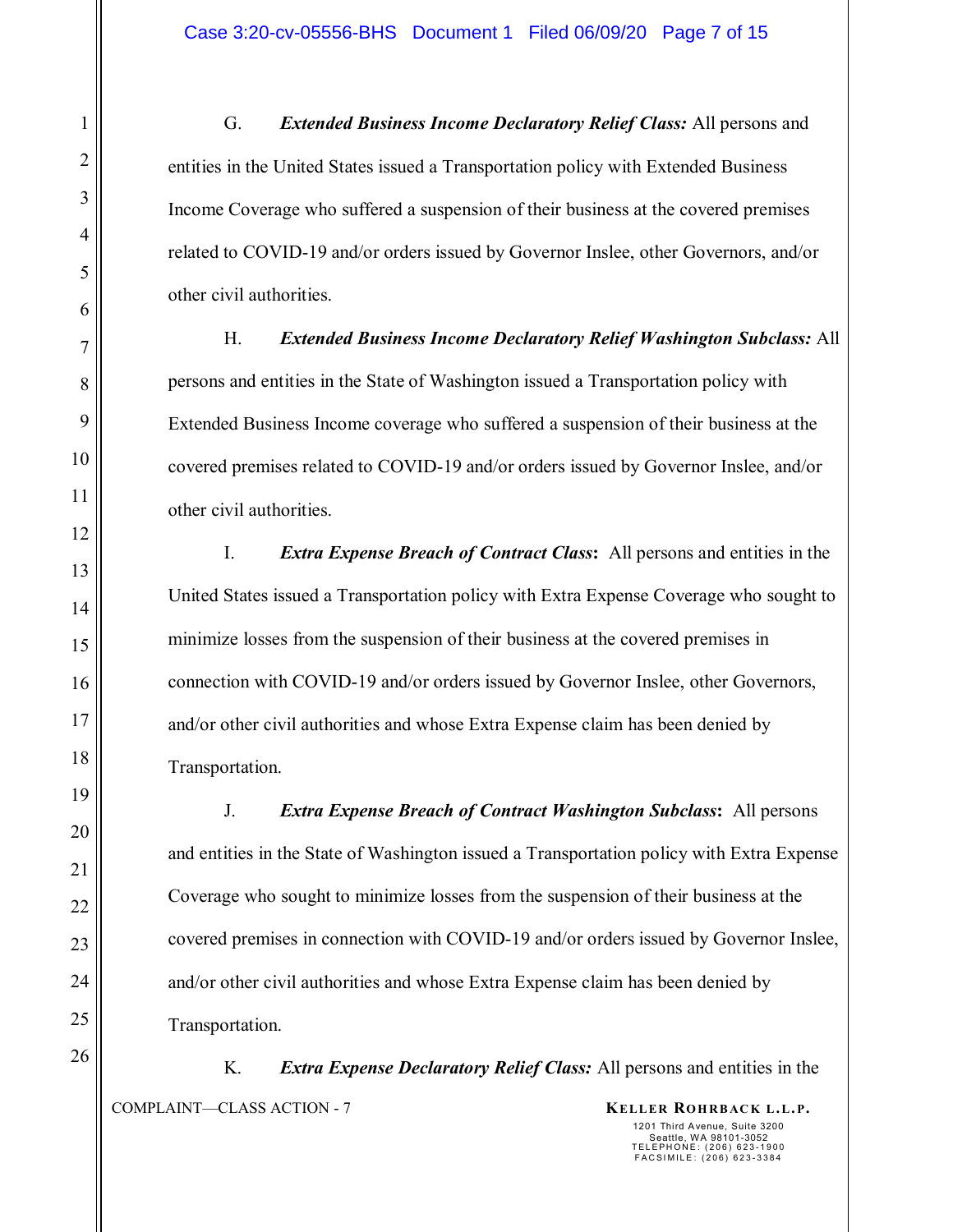United States issued a Transportation policy with Extra Expense Coverage who sought to minimize losses from the suspension of their business at the covered premises in connection with COVID-19 and/or orders issued by Governor Inslee, other Governors, and/or other civil authorities.

L. *Extra Expense Declaratory Relief Washington Subclass:* All persons and entities in the State of Washington issued a Transportation policy with Extra Expense Coverage who sought to minimize losses from the suspension of their business at the covered premises in connection with COVID-19 and/or orders issued by Governor Inslee, and/or other civil authorities.

M. *Civil Authority Breach of Contract Class:* All persons and entities in the United States issued a Transportation policy with Civil Authority Coverage who suffered a suspension of their practice and/or extra expense at the covered premises related to COVID-19 and/or orders issued by Governor Inslee, other Governors, and/or other civil authorities and whose Civil Authority claim has been denied by Transportation.

N. *Civil Authority Breach of Contract Washington Subclass:* All persons and entities in the State of Washington issued a Transportation policy with Civil Authority coverage who suffered a suspension of their business and/or extra expense at the covered premises related to COVID-19 and/or orders issued by Governor Inslee, and/or other civil authorities and whose Civil Authority claim has been denied by Transportation.

COMPLAINT—CLASS ACTION - 8 **KELLER ROHRBACK L.L.P.** O. *Civil Authority Declaratory Relief Class:* All persons and entities in the United States issued a Transportation policy with Civil Authority Coverage who suffered a suspension of their practice at the covered premises related to COVID-19 and/or orders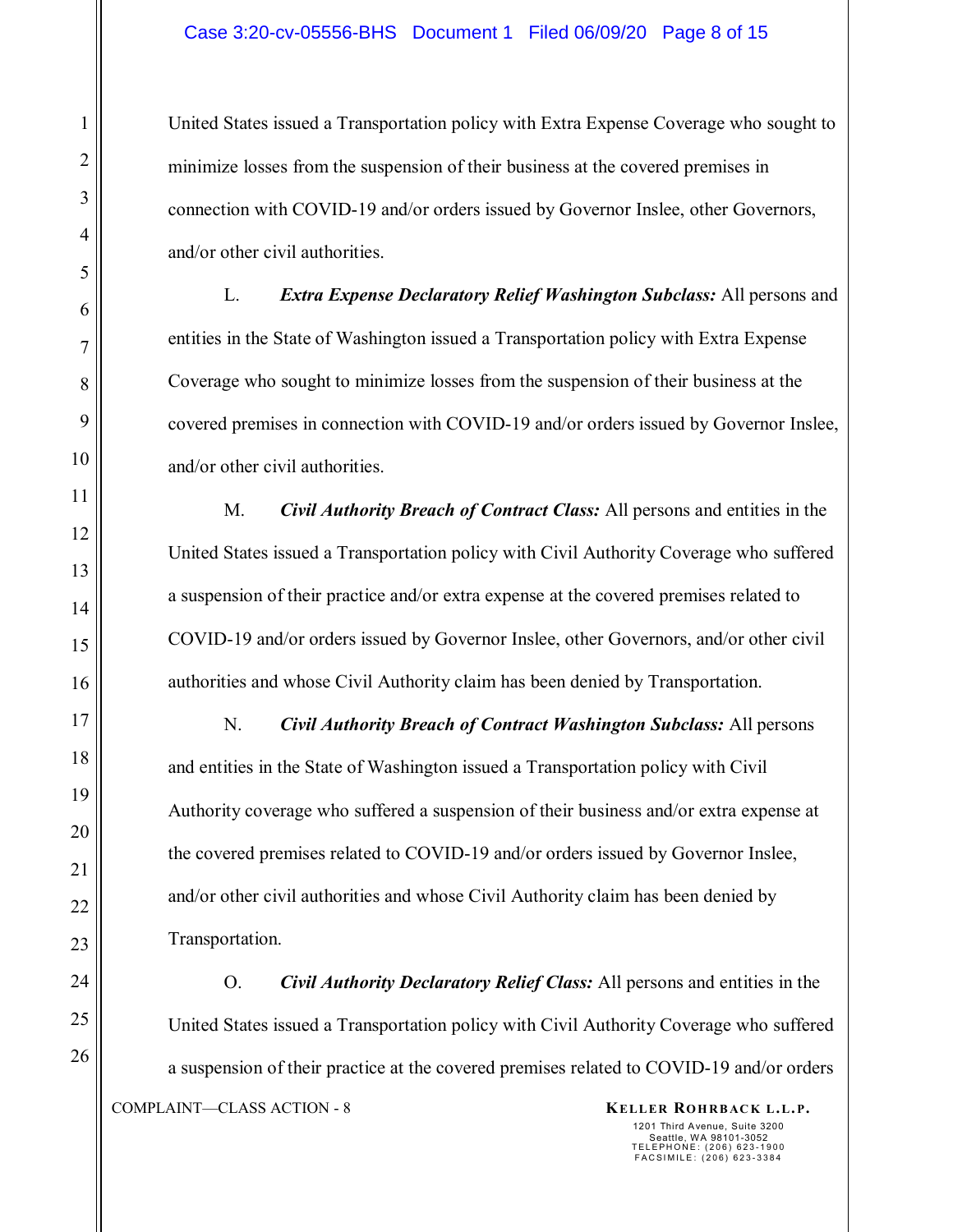issued by Governor Inslee, other Governors, and/or other civil authorities.

P. *Civil Authority Declaratory Relief Washington Subclass:* All persons and entities in the State of Washington issued a Transportation policy with Civil Authority Coverage who suffered a suspension of their business at the covered premises related to COVID-19 and/or orders issued by Governor Inslee, and/or other civil authorities.

29. Excluded from the Classes are Defendant's officers, directors, and employees; the judicial officers and associated court staff assigned to this case; and the immediate family members of such officers and staff. Plaintiffs reserves the right to amend the above-described Class definitions based on information obtained in discovery including Defendant's internal records presently unavailable to Plaintiffs.

30. This action may properly be maintained on behalf of each proposed Class under the criteria of Rule 23 of the Federal Rules of Civil Procedure.

31. **Numerosity**: The members of the Class are so numerous that joinder of all members would be impractical. Plaintiffs are informed and believes that the proposed Class contains hundreds of members. The precise number of class members can be ascertained through discovery, which will include Defendant's records of policyholders.

32. **Commonality and Predominance**: Common questions of law and fact predominate over any questions affecting only individual members of the Class. Common questions include, but are not limited to, the following:

A. Whether the class members suffered covered losses based on common policies issued to members of the Class;

B. Whether Transportation acted in a manner common to the class and wrongfully denied claims for coverage relating to COVID-19 and/or orders issued by

COMPLAINT—CLASS ACTION - 9 **KELLER ROHRBACK L.L.P.**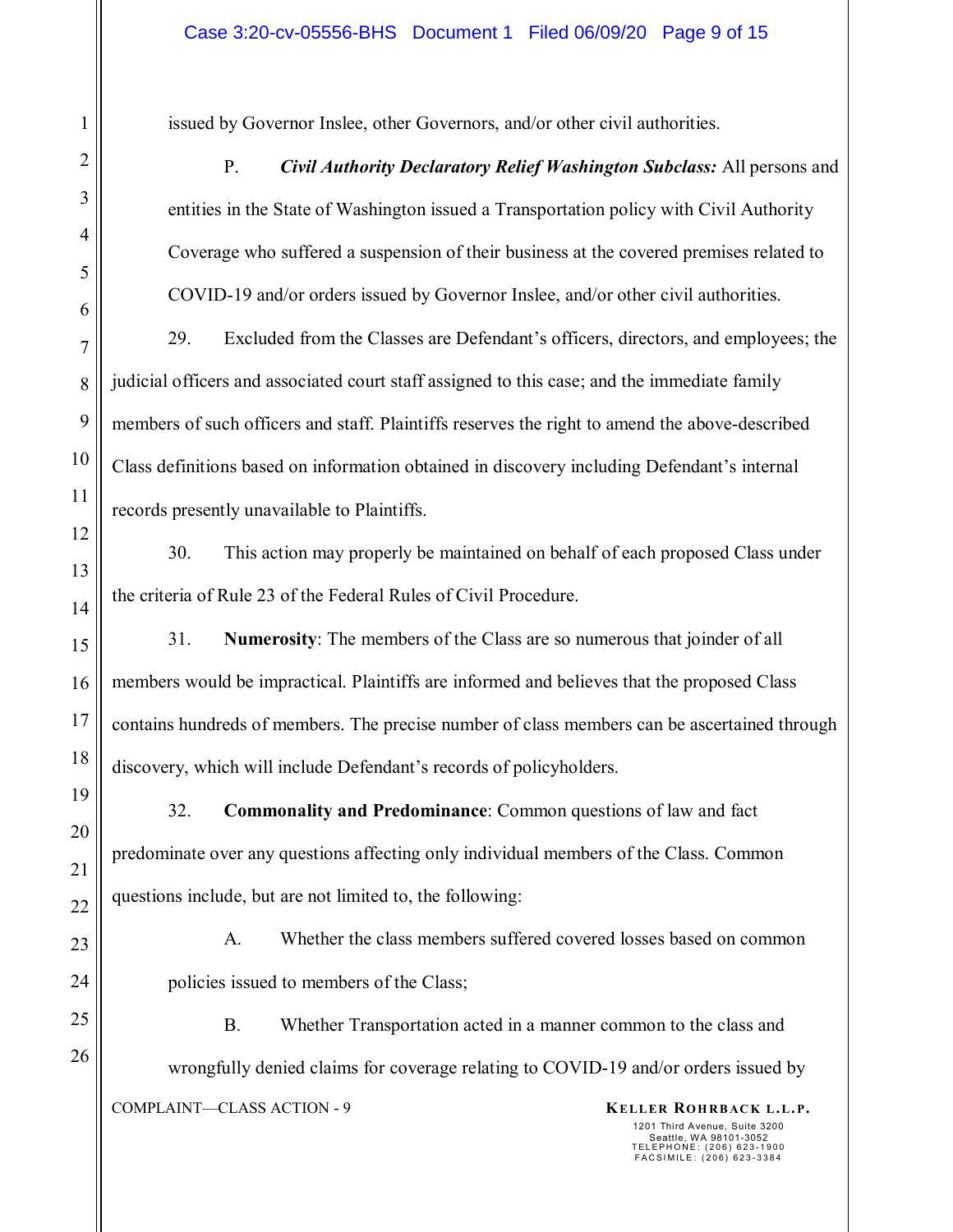Governor Inslee, other Governors, and/or other civil authorities;

C. Whether Business Income Coverage in Transportation's policies of insurance applies to a suspension of practice relating to COVID-19 and/or orders issued by Governor Inslee, other Governors, and/or other civil authorities;

D. Whether Extended Business Income Coverage in Transportation's policies of insurance applies to a suspension of practice relating to COVID-19 and/or orders issued by Governor Inslee, other Governors, and/or other civil authorities;

E. Whether Extra Expense Coverage in Transportation's policies of insurance applies to efforts to minimize a loss at the covered premises relating to COVID-19 and/or orders issued by Governor Inslee, other Governors, and/or other civil authorities;

F. Whether Civil Authority Coverage in Transportation's policies of insurance applies to a suspension of practice relating to COVID-19 and/or orders issued by Governor Inslee, other Governors, and/or civil authorities;

G. Whether Transportation has breached its contracts of insurance through a blanket denial of all claims based on business interruption, income loss or closures related to COVID-19 and/or orders issued by Governor Inslee, other Governors, and/or other civil authorities;

H. Whether, because of Defendant's conduct, Plaintiffs and the Class Members have suffered damages; and if so, the appropriate amount thereof; and

I. Whether, because of Defendant's conduct, Plaintiffs and the Class Members are entitled to equitable and declaratory relief, and if so, the nature of such relief.

COMPLAINT—CLASS ACTION - 10 **KELLER ROHRBACK L.L.P.** 33. **Typicality**: Plaintiffs' claims are typical of the claims of the members of the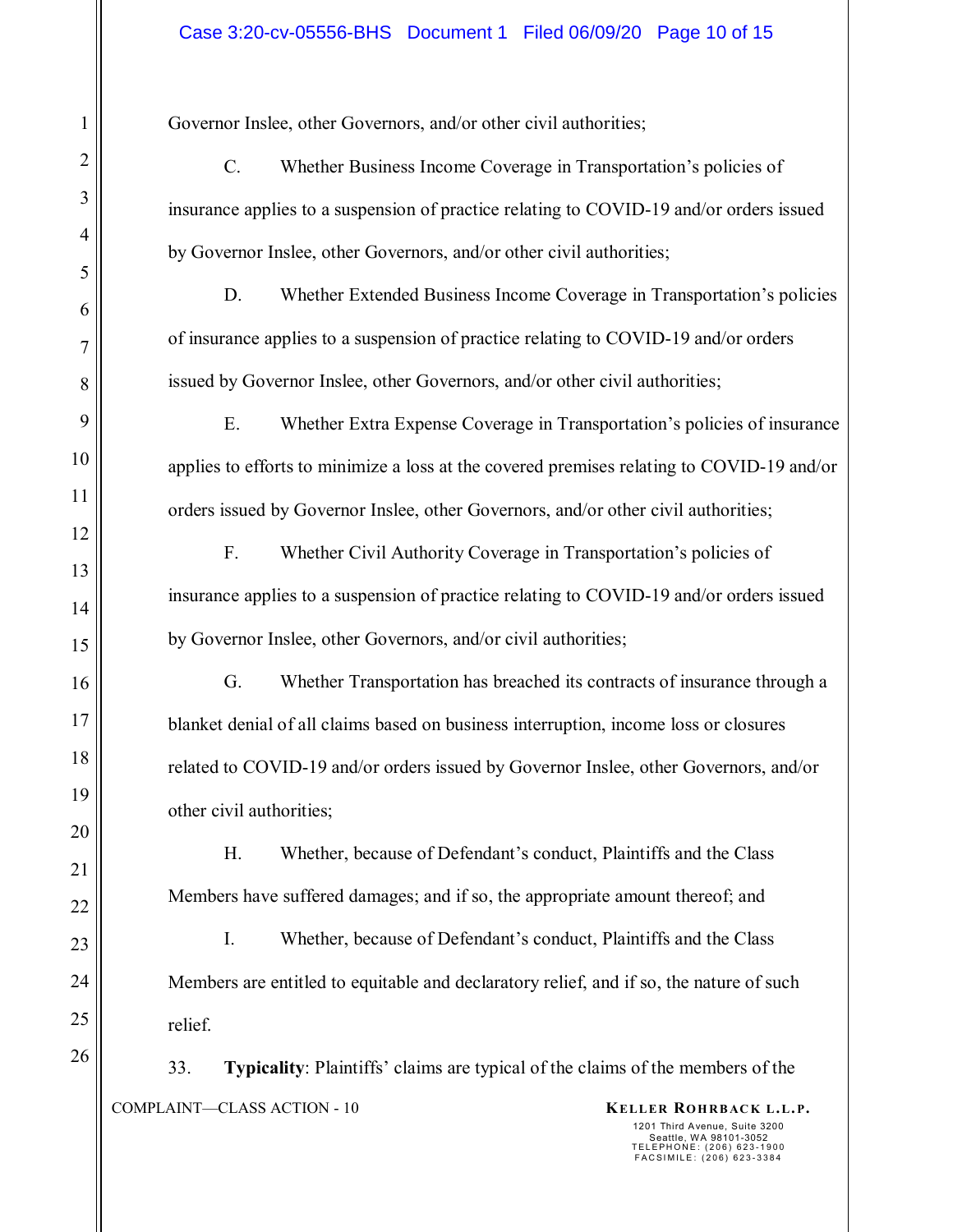classes. Plaintiffs and all the members of the classes have been injured by the same wrongful practices of Defendant. Plaintiffs' claims arise from the same practices and course of conduct that give rise to the claims of the members of the Class and are based on the same legal theories.

34. **Adequacy**: Plaintiffs will fully and adequately assert and protect the interests of the classes and has retained class counsel who are experienced and qualified in prosecuting class actions. Neither Plaintiffs nor its attorneys have any interests contrary to or in conflict with the Class.

35. **Federal Rule of Civil Procedure 23(b)(1), the Risk of Inconsistent or Varying Adjudications and Impairment to Other Class Members' Interests**: Plaintiffs seeks adjudication as to the interpretation, and resultant scope, of Defendant's policies, which are common to all Class Members. The prosecution of separate actions by individual members of the classes would risk inconsistent or varying interpretations of those policy terms and create inconsistent standards of conduct for Defendant.

36. **Federal Rule of Civil Procedure 23(b)(2), Declaratory and Injunctive Relief**: Defendant acted or refused to act on grounds generally applicable to Plaintiffs and other members of the proposed classes making injunctive relief and declaratory relief appropriate on a classwide basis.

COMPLAINT—CLASS ACTION - 11 **KELLER ROHRBACK L.L.P.** 37. **Federal Rule of Civil Procedure 23(b)(3), Superiority**: A class action is superior to all other available methods of the fair and efficient adjudication of this lawsuit. While the aggregate damages sustained by the classes are likely to be in the millions of dollars, the individual damages incurred by each class member may be too small to warrant the expense of individual suits. Individual litigation creates a risk of inconsistent and/or contradictory decisions and the court system would be unduly burdened by individual litigation of such cases. A class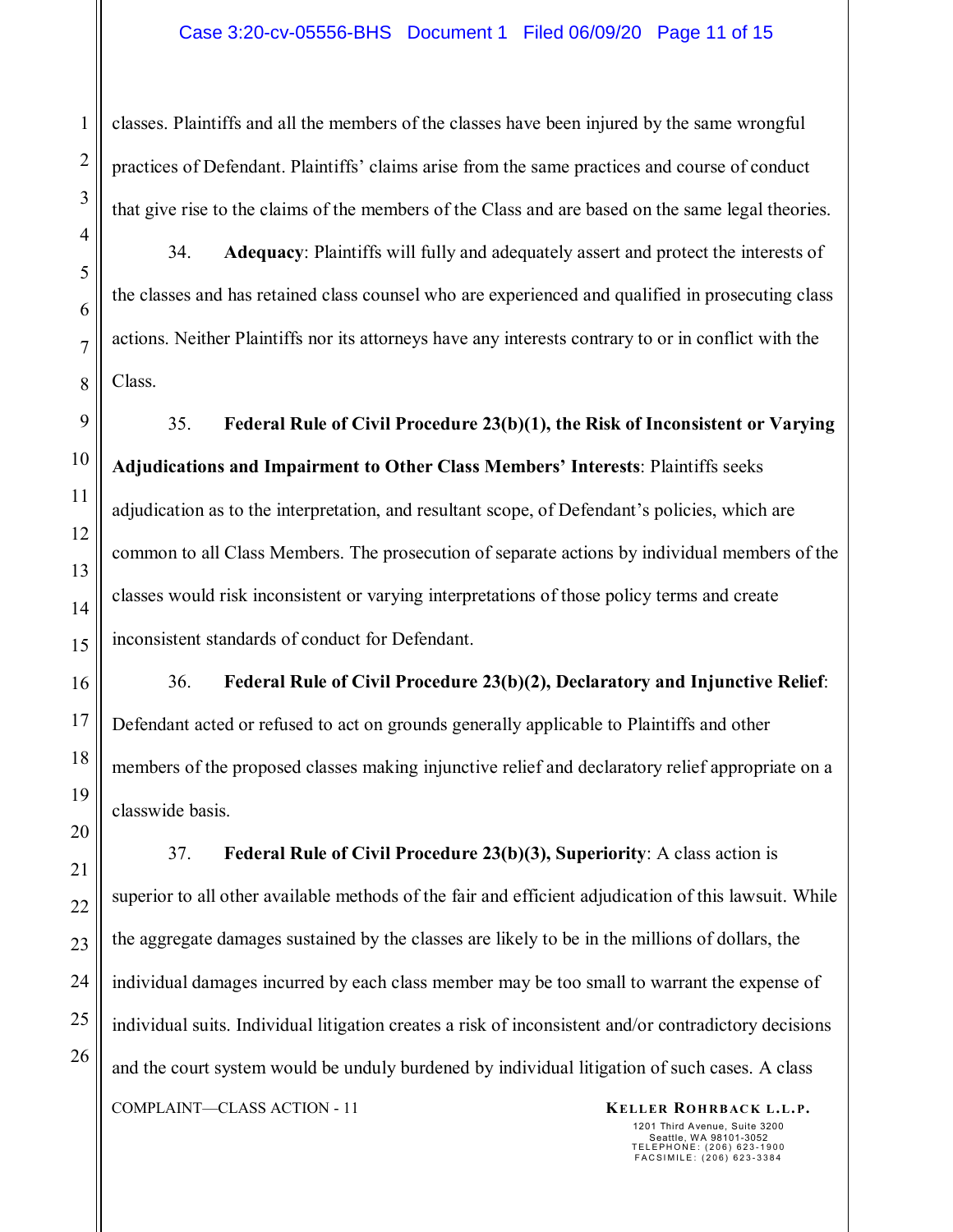1 2 action would result in a unified adjudication, with the benefits of economies of scale and supervision by a single court.

#### **VI. CAUSES OF ACTION**

#### **Count One—Declaratory Judgment**

*(Brought on behalf of the Business Income Declaratory Relief Class, Business Income Declaratory Relief Washington Subclass, Extended Business Income Declaratory Relief Class, Extended Business Income Declaratory Relief Washington Subclass, Extra Expense Declaratory Relief Class, Extra Expense Declaratory Relief Washington Subclass, Civil Authority Declaratory Relief Class, and Civil Authority Declaratory Relief Washington Subclass)* 

38. Previous paragraphs alleged are incorporated herein.

39. This is a cause of action for declaratory judgment pursuant to the Declaratory

Judgment Act, codified at 28 U.S.C. § 2201.

3

4

5

6

7

8

9

10

11

12

13

14

15

16

17

18

19

20

21

22

23

24

25

26

40. Plaintiffs bring this cause of action on behalf of the Business Income Declaratory Relief Class, Business Income Declaratory Relief Washington Subclass, Extended Business Income Declaratory Relief Class, Extended Business Income Declaratory Relief Washington Subclass, Extra Expense Declaratory Relief Class, Extra Expense Declaratory Relief Washington Subclass, Civil Authority Declaratory Relief Class, and Civil Authority Declaratory Relief Washington Subclass.

41. Plaintiffs seek a declaratory judgment declaring that Plaintiffs and Class Members' losses and expenses resulting from the interruption of their business are covered by the Policy.

42. Plaintiffs seek a declaratory judgment declaring that Transportation is responsible for timely and fully paying all such claims.

## **Count Two—Breach of Contract**

COMPLAINT—CLASS ACTION - 12 **KELLER ROHRBACK L.L.P.**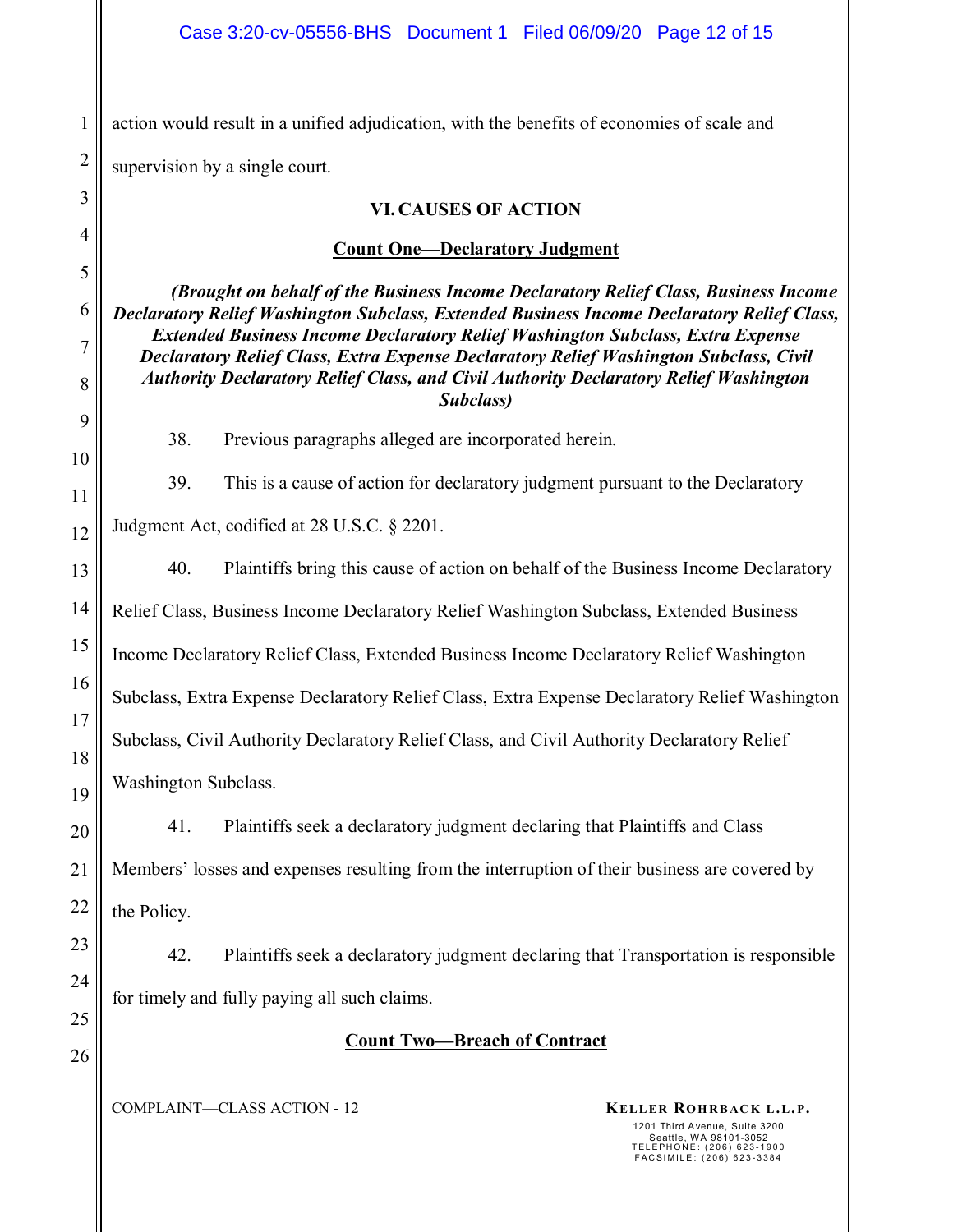*(Brought on behalf of the Business Income Breach of Contract Class, Business Income Breach of Contract Washington Subclass, Extended Business Income Breach of Contract Class, Extended Business Income Breach of Contract Washington Subclass, Extra Expense Breach of Contract Class, Extra Expense Breach of Contract Washington Subclass, Civil Authority Breach of Contract Class, and Civil Authority Breach of Contract Washington Subclass)*

44. Plaintiffs bring this cause of action on behalf of the Business Income Breach of Contract Class, Business Income Breach of Contract Washington Subclass, Extended Business Income Breach of Contract Class, Extended Business Income Breach of Contract Washington Subclass, Extra Expense Breach of Contract Class, Extra Expense Breach of Contract Washington Subclass, Civil Authority Breach of Contract Class and Civil Authority Breach of Contract Washington Subclass.

43. Previous paragraphs alleged are incorporated herein.

45. The Policy is a contract under which Plaintiffs and the class paid premiums to Transportation in exchange for Transportation's promise to pay Plaintiffs and the class for all claims covered by the Policy.

46. Plaintiffs have paid their insurance premiums.

47. Plaintiffs submitted a claim to Transportation for its covered loss, and Transportation denied coverage.

48. On information and belief, Transportation has denied coverage for other similarly situated policyholders.

49. Denying coverage for the claim is a breach of the insurance contract.

50. Plaintiffs are harmed by the breach of the insurance contract by Transportation.

# **VII. REQUEST FOR RELIEF**

COMPLAINT—CLASS ACTION - 13 **KELLER ROHRBACK L.L.P.** 1. A declaratory judgment that the policy or policies cover Plaintiffs' losses and expenses resulting from the interruption of the Plaintiffs' business related to COVID-19 and/or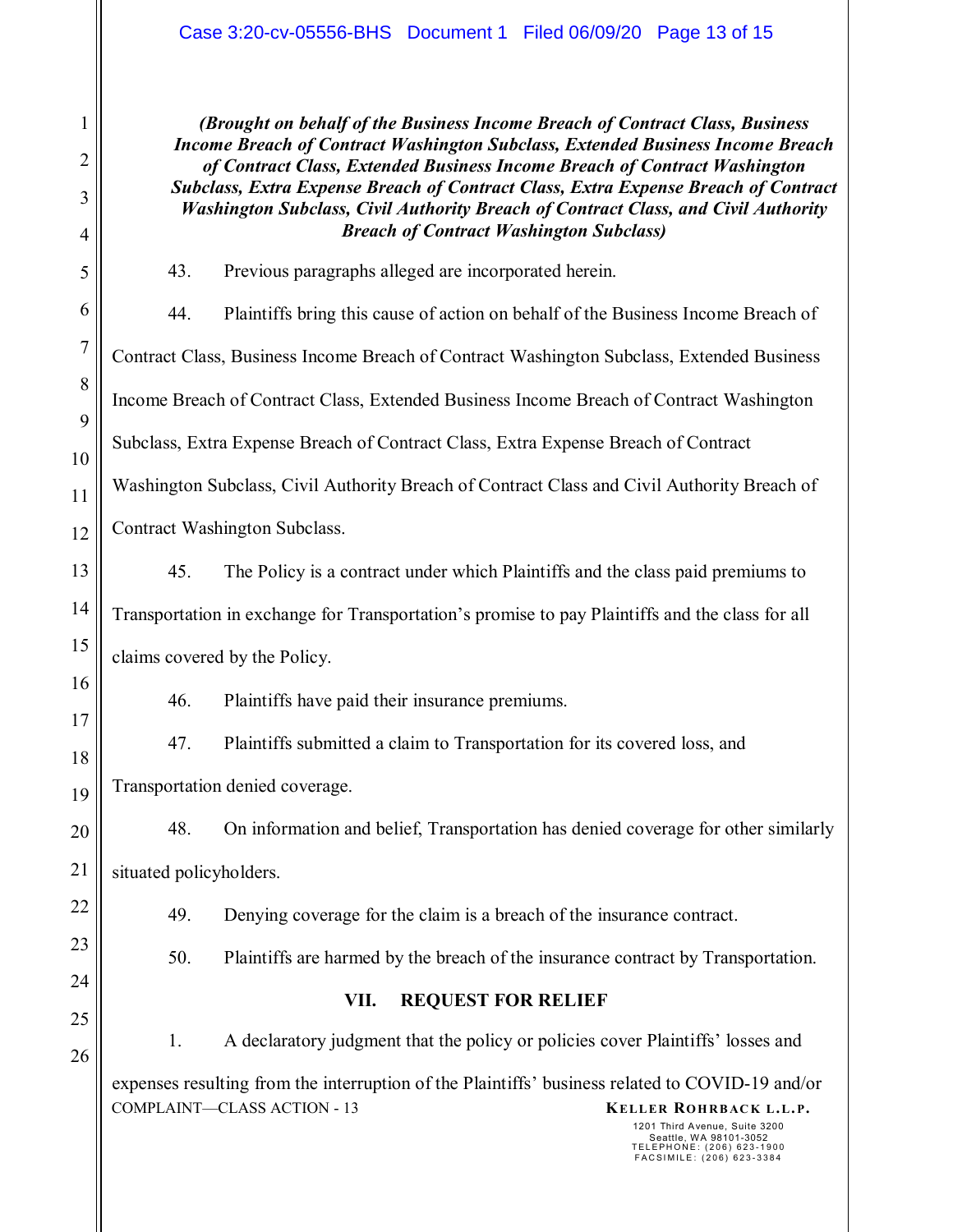| 1              | orders issued by Governor Inslee, other Governors, and/or other authorities.                                                                                                      |  |  |  |  |  |  |  |  |
|----------------|-----------------------------------------------------------------------------------------------------------------------------------------------------------------------------------|--|--|--|--|--|--|--|--|
| $\overline{2}$ | 2.<br>A declaratory judgment that the defendant is responsible for timely and fully                                                                                               |  |  |  |  |  |  |  |  |
| 3              | paying all such losses.                                                                                                                                                           |  |  |  |  |  |  |  |  |
| 4              | 3.<br>Damages.                                                                                                                                                                    |  |  |  |  |  |  |  |  |
| 5              | Class action status under Fed. R. Civ. P. 23.<br>4.                                                                                                                               |  |  |  |  |  |  |  |  |
| 6              | 5.<br>Pre- and post-judgment interest at the highest allowable rate.                                                                                                              |  |  |  |  |  |  |  |  |
| 7<br>8         | Reasonable attorney fees and costs.<br>6.                                                                                                                                         |  |  |  |  |  |  |  |  |
| 9              |                                                                                                                                                                                   |  |  |  |  |  |  |  |  |
| 10             | 7.<br>Such further and other relief as the Court shall deem appropriate.                                                                                                          |  |  |  |  |  |  |  |  |
| 11             | <b>JURY TRIAL DEMANDED</b><br>VIII.                                                                                                                                               |  |  |  |  |  |  |  |  |
| 12             | Plaintiffs demand a jury trial on all claims so triable.                                                                                                                          |  |  |  |  |  |  |  |  |
| 13             | DATED this 9th day of June, 2020.                                                                                                                                                 |  |  |  |  |  |  |  |  |
| 14             | KELLER ROHRBACK L.L.P.                                                                                                                                                            |  |  |  |  |  |  |  |  |
| 15             | By: s/ Amy Williams Derry<br>By: s/ Lynn L. Sarko                                                                                                                                 |  |  |  |  |  |  |  |  |
| 16             | By: s/Ian S. Birk<br>By: <i>s/ Gretchen Freeman Cappio</i>                                                                                                                        |  |  |  |  |  |  |  |  |
| 17             | By: s/ Irene M. Hecht<br>By: <i>s/ Maureen Falecki</i><br>By: s/ Nathan Nanfelt                                                                                                   |  |  |  |  |  |  |  |  |
| 18             | Amy Williams Derry, WSBA #28711<br>Lynn L. Sarko, WSBA #16569                                                                                                                     |  |  |  |  |  |  |  |  |
| 19             | Ian S. Birk, WSBA #31431<br>Gretchen Freeman Cappio, WSBA #29576                                                                                                                  |  |  |  |  |  |  |  |  |
| 20             | Irene M. Hecht, WSBA #11063<br>Maureen Falecki, WSBA #18569                                                                                                                       |  |  |  |  |  |  |  |  |
| 21             | Nathan L. Nanfelt, WSBA #45273<br>1201 Third Avenue, Suite 3200                                                                                                                   |  |  |  |  |  |  |  |  |
| 22             | Seattle, WA 98101<br>Telephone: (206) 623-1900                                                                                                                                    |  |  |  |  |  |  |  |  |
| 23             | Fax: (206) 623-3384<br>Email: awilliam-derry@kellerrohrback.com                                                                                                                   |  |  |  |  |  |  |  |  |
| 24             | Email: lsarko@kellerrohrback.com<br>Email: ibirk@kellerrohrback.com                                                                                                               |  |  |  |  |  |  |  |  |
| 25             | Email: gcappio@kellerrohrback.com<br>Email: ihecht@kellerrohrback.com                                                                                                             |  |  |  |  |  |  |  |  |
| 26             | Email: mfalecki@kellerrohrback.com<br>Email: nnanfelt@kellerrrohrback.com                                                                                                         |  |  |  |  |  |  |  |  |
|                | <b>COMPLAINT-CLASS ACTION - 14</b><br>KELLER ROHRBACK L.L.P.<br>1201 Third Avenue, Suite 3200<br>Seattle, WA 98101-3052<br>TELEPHONE: (206) 623-1900<br>FACSIMILE: (206) 623-3384 |  |  |  |  |  |  |  |  |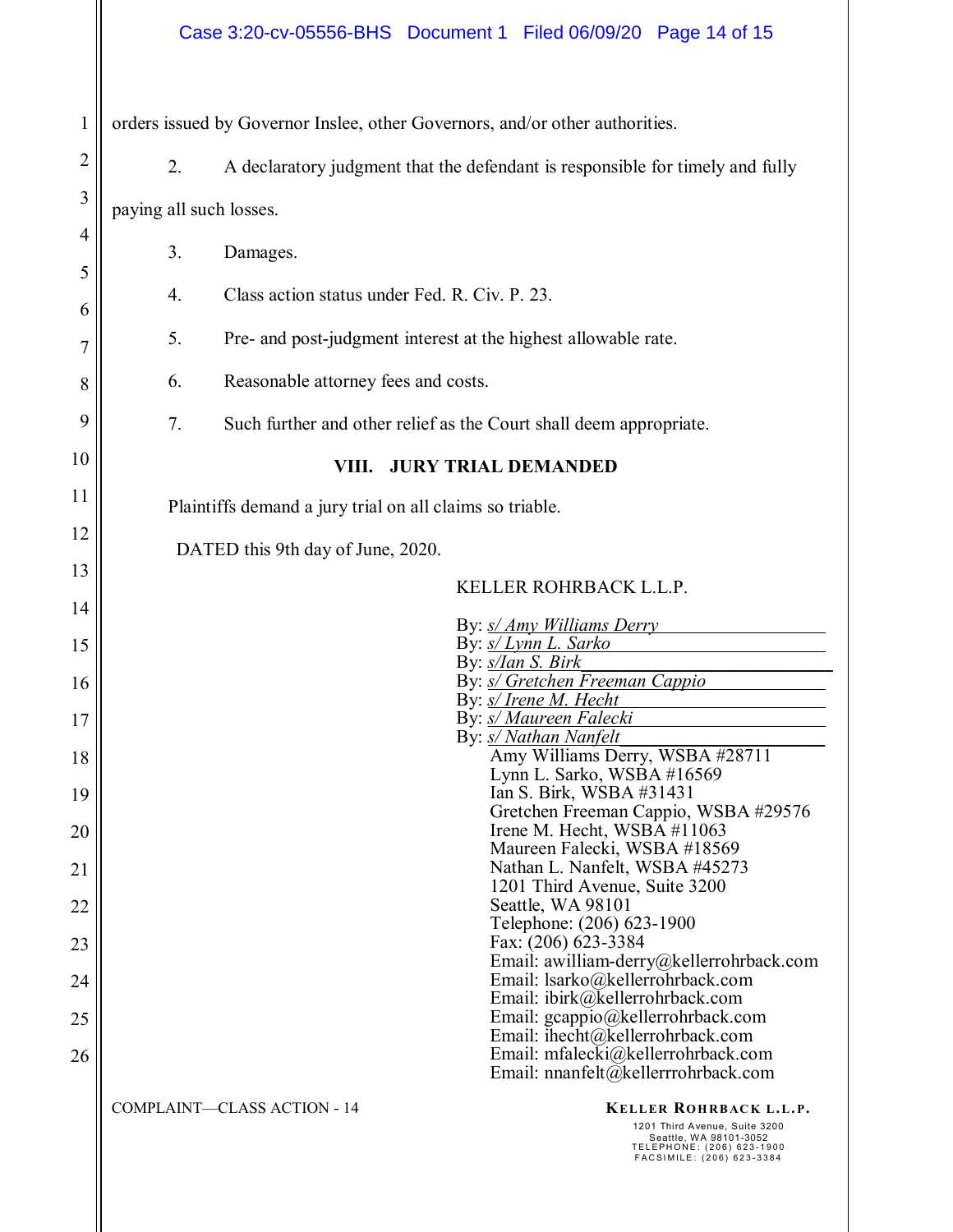